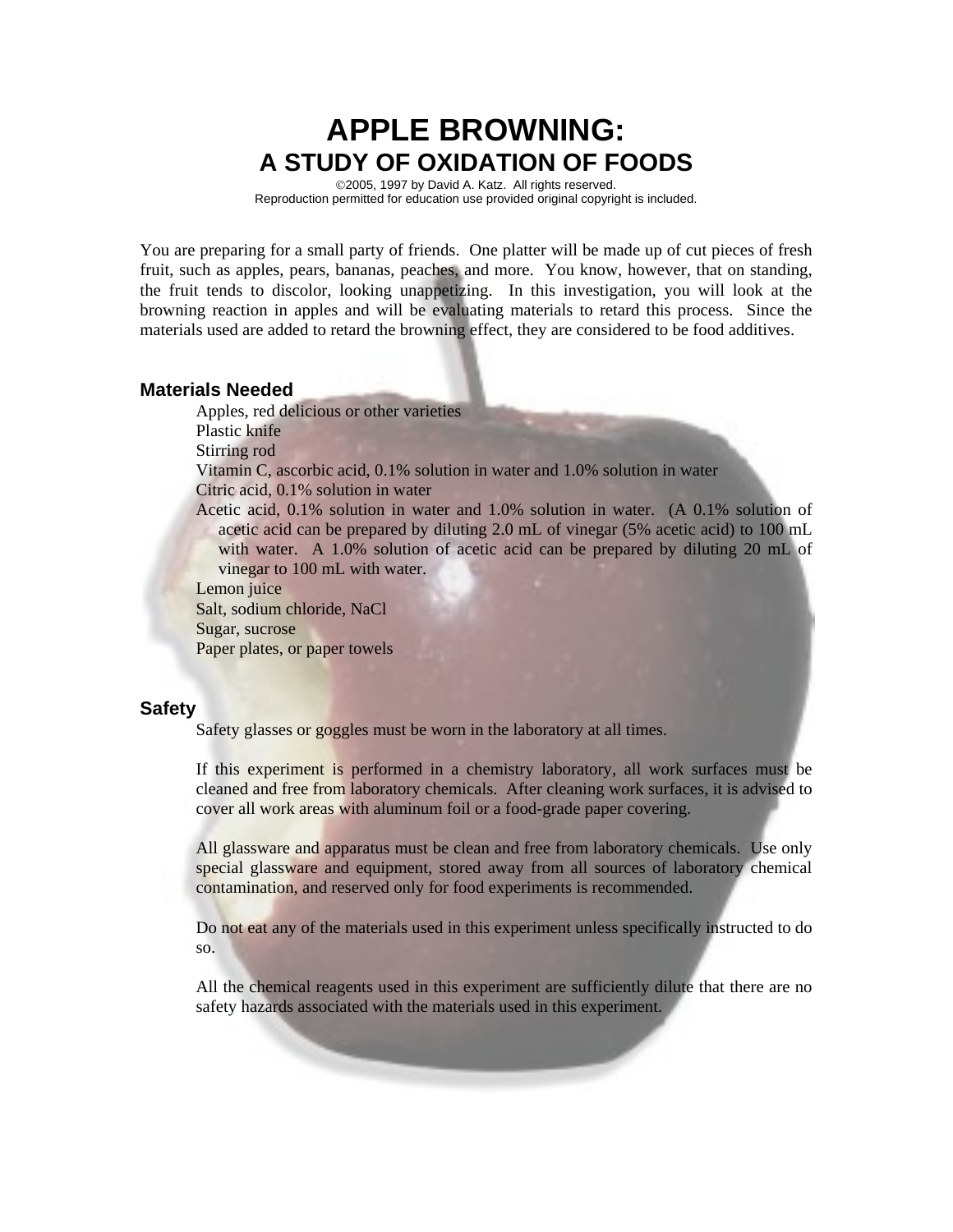#### **Disposal**

Generally, all waste materials in this experiment can be disposed in the trash or poured down the drain with running water. All disposal must conform to local regulations.

#### **Procedure**

This experiment is performed as a class project.

Each group will need three slices of apple. The apple is sliced with a plastic knife to bruise it, speeding up the browning reaction.

One slice of apple, in each group will be untreated. This is your control.

One group will use the Vitamin C (ascorbic acid) solutions. Dip a slice of apple in each solution for 30 seconds. Place on paper plate or paper towels.

One group will use the citric acid solution and a solution made by diluting lemon juice 50% with water. Dip a slice of apple in each solution for 30 seconds. Place on paper plate or paper towels.

One group will use the acetic acid solutions. Dip a slice of apple in each solution for 30 seconds. Place on paper plate or paper towels.

One group will soak an apple slice in room temperature water for 30 seconds and a second slice in hot water for 30 seconds. Place on paper plate or paper towels.

One group will use salt and sugar. Lightly sprinkle salt on one slice of apple and lightly sprinkle sugar on a second slice of apple. Place on paper plate or paper towels.

Check the apple slices at 10 minute intervals, up to one hour. Record your information in the data table as: (use the bold printed words)

**No** browning **Slight** browning or brown patches **Half** covered light brown  **Full** covered light brown Completely **dark** brown

#### **Explanation**

When fruits or vegetable are peeled or cut, enzymes in the plant tissue are exposed to the air. The enzyme *polyphenol oxidase* (phenolase), in contact with oxygen, catalyzes one step of the biochemical conversion of plat phenolic compounds to brown pigments known as *melanins*. This reaction is known as enzymatic browning and occurs at warm temperatures when the pH of the plant material is between 5.0 and 7.0. This reaction is also speeded up by the presence of iron ( such as an iron or rusted knife) or copper (such as a copper bowl).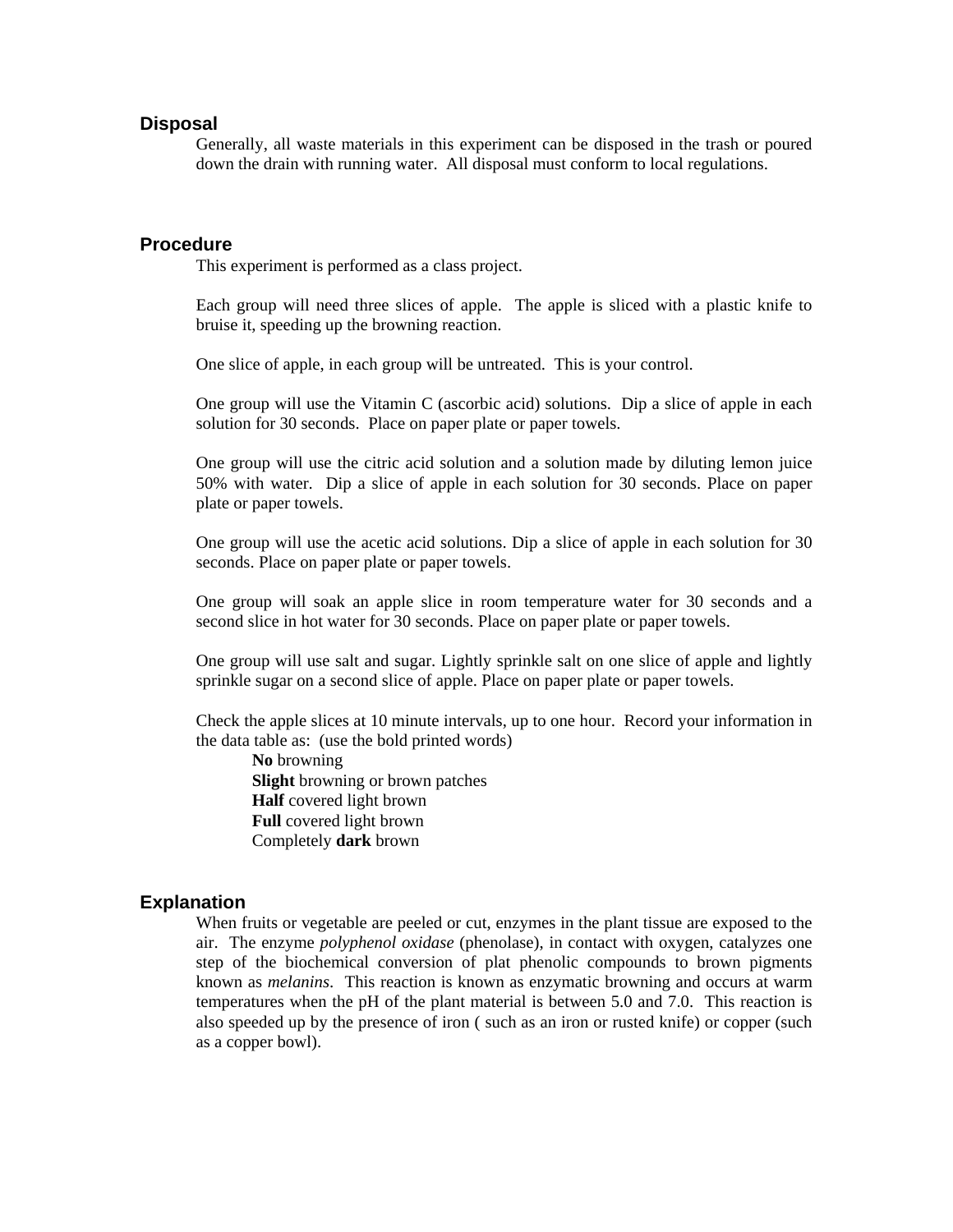#### **References**

Apple Browning, *CHEMECOLOGY,* March 1992, Adapted from Chemical Education for Public Understanding Program (CEPUP) module, "Chemicals in *Foods:* Additives.", by the Regents of the University of California,

Institute of Food Technologists, *Enzymatic Browning of Apples*, IFT Experiments in Food Science Series, The society for Food Science and Technology, 1996.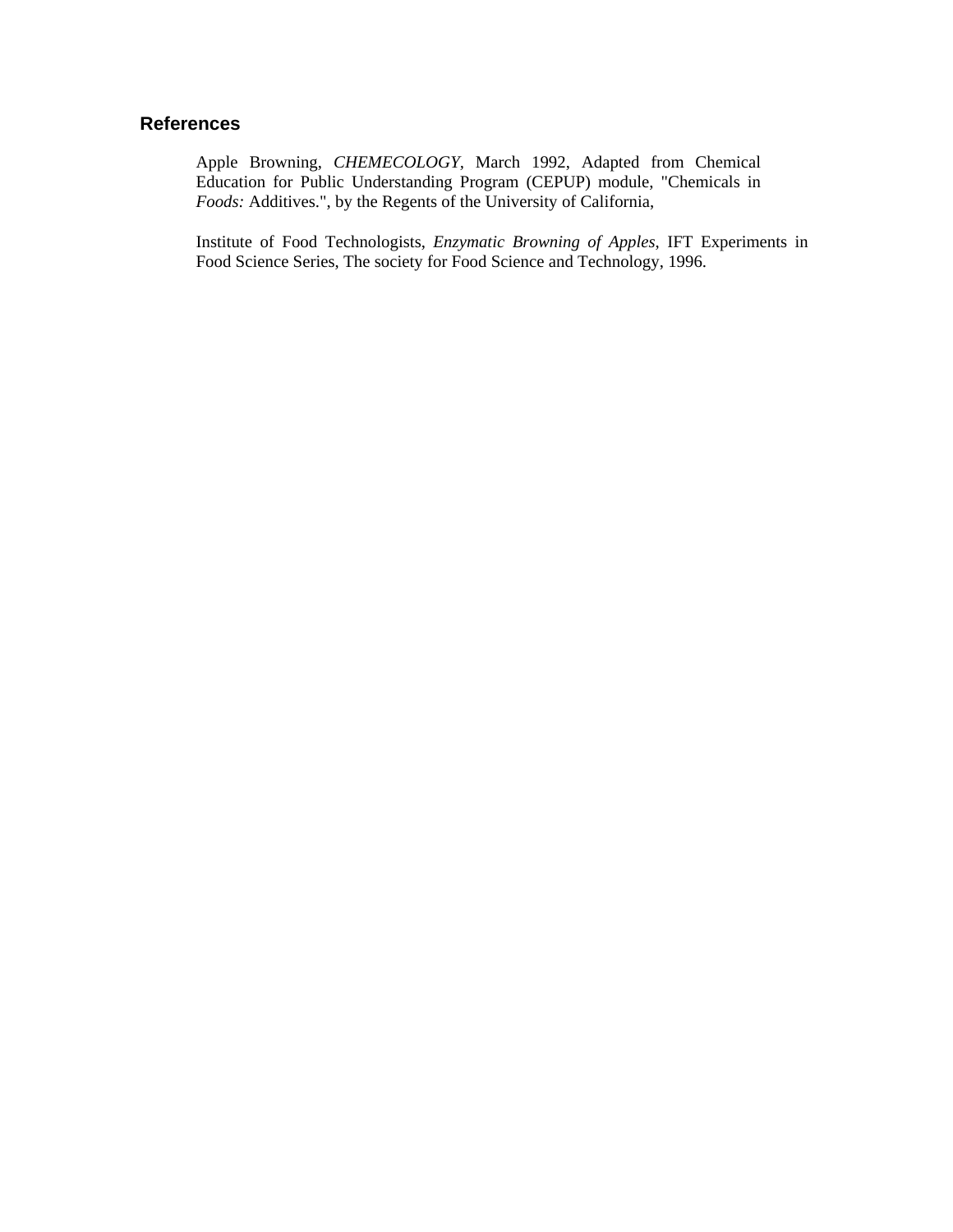# **APPLE BROWNING: A STUDY OF OXIDATION OF FOODS**

## **Data and Results**

 $Name(s)$   $\qquad \qquad$   $Date$   $\qquad \qquad$   $Date$   $\qquad \qquad$   $Date$   $\qquad \qquad$   $Date$   $\qquad \qquad$   $Date$   $\qquad \qquad$   $\qquad \qquad$   $Date$   $\qquad \qquad$   $\qquad \qquad$   $\qquad \qquad$   $\qquad \qquad$   $\qquad \qquad$   $\qquad \qquad$   $\qquad \qquad$   $\qquad \qquad$   $\qquad \qquad$   $\qquad \qquad$   $\qquad \qquad$   $\qquad \qquad$   $\qquad \qquad$   $\qquad \qquad$   $\$ **Level of Browning Time min No treatment (control) Vitamin C Ascorbic acid 0.1% Vitamin C Ascorbic acid 1.0% Citric Acid 0.1% Lemon juice Acetic acid 0.1% Acetic acid 1.0%** Salt | Sugar | Water soak | Hot water **soak** 0 10 20 30 40 50 60